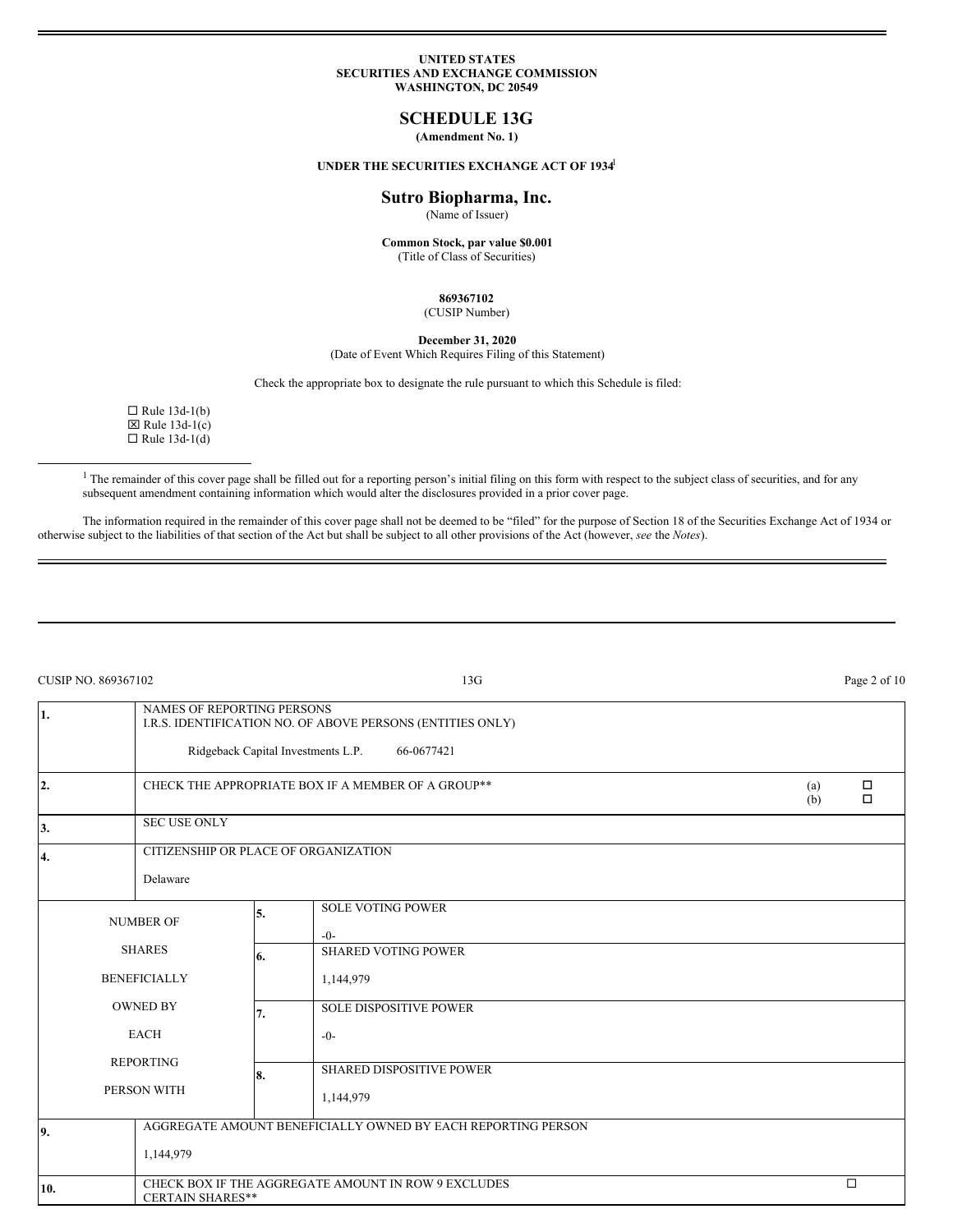| $ 11$ . | PERCENT OF CLASS REPRESENTED BY AMOUNT IN ROW 9 |  |  |  |  |
|---------|-------------------------------------------------|--|--|--|--|
|         | 2.5%                                            |  |  |  |  |
| 12.     | TYPE OF REPORTING PERSON**                      |  |  |  |  |
|         | $_{\rm OO}$                                     |  |  |  |  |

# \*\* SEE INSTRUCTIONS BEFORE FILLING OUT

| CUSIP NO. 869367102 |                                                                                |                                                 | 13G                                                                                                           | Page 3 of 10                   |  |  |
|---------------------|--------------------------------------------------------------------------------|-------------------------------------------------|---------------------------------------------------------------------------------------------------------------|--------------------------------|--|--|
| 1.                  | <b>NAMES OF REPORTING PERSONS</b>                                              |                                                 | I.R.S. IDENTIFICATION NO. OF ABOVE PERSONS (ENTITIES ONLY)<br>Ridgeback Capital Investments LLC<br>72-1614961 |                                |  |  |
| 2.                  | CHECK THE APPROPRIATE BOX IF A MEMBER OF A GROUP**                             |                                                 |                                                                                                               | $\Box$<br>(a)<br>$\Box$<br>(b) |  |  |
| 3.                  | <b>SEC USE ONLY</b>                                                            |                                                 |                                                                                                               |                                |  |  |
| 4.                  | CITIZENSHIP OR PLACE OF ORGANIZATION                                           |                                                 |                                                                                                               |                                |  |  |
|                     | Delaware                                                                       |                                                 |                                                                                                               |                                |  |  |
|                     | <b>NUMBER OF</b>                                                               | 5.                                              | <b>SOLE VOTING POWER</b><br>$-0-$                                                                             |                                |  |  |
|                     | <b>SHARES</b>                                                                  | 6.                                              | <b>SHARED VOTING POWER</b>                                                                                    |                                |  |  |
| <b>BENEFICIALLY</b> |                                                                                |                                                 | 1,144,979                                                                                                     |                                |  |  |
|                     | <b>OWNED BY</b>                                                                | 7.                                              | <b>SOLE DISPOSITIVE POWER</b>                                                                                 |                                |  |  |
|                     | <b>EACH</b>                                                                    |                                                 | $-0-$                                                                                                         |                                |  |  |
|                     | <b>REPORTING</b>                                                               | 8.                                              | <b>SHARED DISPOSITIVE POWER</b>                                                                               |                                |  |  |
|                     | PERSON WITH                                                                    |                                                 | 1,144,979                                                                                                     |                                |  |  |
| 9.                  |                                                                                |                                                 | AGGREGATE AMOUNT BENEFICIALLY OWNED BY EACH REPORTING PERSON                                                  |                                |  |  |
|                     | 1,144,979                                                                      |                                                 |                                                                                                               |                                |  |  |
| 10.                 | CHECK BOX IF THE AGGREGATE AMOUNT IN ROW 9 EXCLUDES<br><b>CERTAIN SHARES**</b> |                                                 |                                                                                                               | $\Box$                         |  |  |
| 11.                 |                                                                                | PERCENT OF CLASS REPRESENTED BY AMOUNT IN ROW 9 |                                                                                                               |                                |  |  |
|                     | 2.5%                                                                           |                                                 |                                                                                                               |                                |  |  |
| 12.                 | TYPE OF REPORTING PERSON**                                                     |                                                 |                                                                                                               |                                |  |  |
|                     | $00\,$                                                                         |                                                 |                                                                                                               |                                |  |  |

# \*\* SEE INSTRUCTIONS BEFORE FILLING OUT

| CUSIP NO. 869367102 | 13G                                                                                                                                        |            | Page 4 of 10 |
|---------------------|--------------------------------------------------------------------------------------------------------------------------------------------|------------|--------------|
| ı.                  | NAMES OF REPORTING PERSONS<br>I.R.S. IDENTIFICATION NO. OF ABOVE PERSONS (ENTITIES ONLY)<br>Ridgeback Capital Management LLC<br>42-1684320 |            |              |
| 2.                  | CHECK THE APPROPRIATE BOX IF A MEMBER OF A GROUP**                                                                                         | (a)<br>(b) |              |
| IJ.                 | <b>SEC USE ONLY</b>                                                                                                                        |            |              |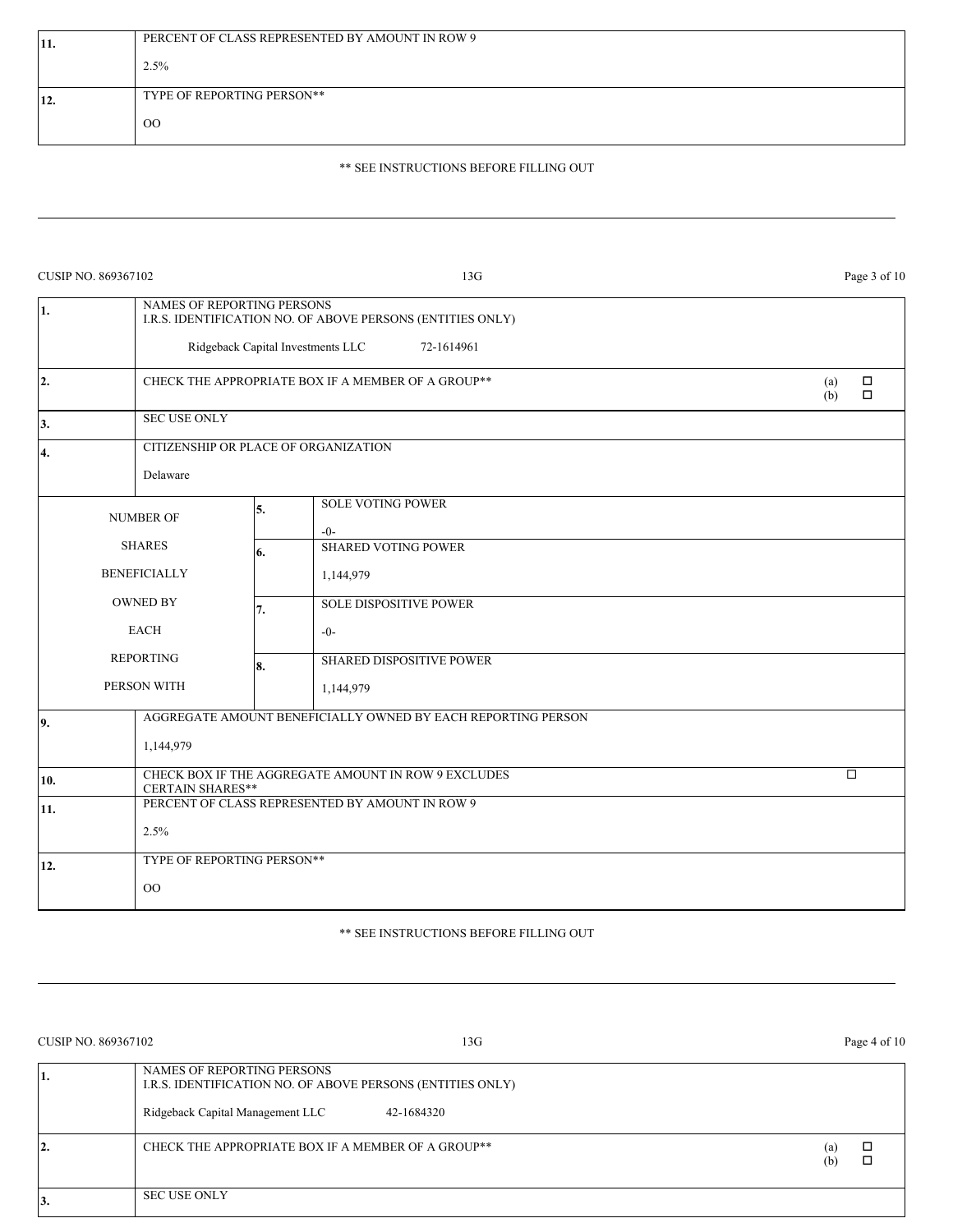| 4.                  | CITIZENSHIP OR PLACE OF ORGANIZATION<br>Delaware                                         |    |                                     |  |
|---------------------|------------------------------------------------------------------------------------------|----|-------------------------------------|--|
| <b>NUMBER OF</b>    |                                                                                          | 5. | <b>SOLE VOTING POWER</b><br>$-()$ - |  |
| <b>SHARES</b>       |                                                                                          | 6. | <b>SHARED VOTING POWER</b>          |  |
| <b>BENEFICIALLY</b> |                                                                                          |    | 1,144,979                           |  |
| <b>OWNED BY</b>     |                                                                                          | 7. | <b>SOLE DISPOSITIVE POWER</b>       |  |
| <b>EACH</b>         |                                                                                          |    | $-0-$                               |  |
| <b>REPORTING</b>    |                                                                                          | 8. | <b>SHARED DISPOSITIVE POWER</b>     |  |
| PERSON WITH         |                                                                                          |    | 1,144,979                           |  |
| 9.                  | AGGREGATE AMOUNT BENEFICIALLY OWNED BY EACH REPORTING PERSON<br>1,144,979                |    |                                     |  |
| 10.                 | CHECK BOX IF THE AGGREGATE AMOUNT IN ROW 9 EXCLUDES<br>$\Box$<br><b>CERTAIN SHARES**</b> |    |                                     |  |
| 11.                 | PERCENT OF CLASS REPRESENTED BY AMOUNT IN ROW 9                                          |    |                                     |  |
|                     | 2.5%                                                                                     |    |                                     |  |
| 12.                 | TYPE OF REPORTING PERSON**                                                               |    |                                     |  |
|                     | $_{\rm OO}$                                                                              |    |                                     |  |

## \*\* SEE INSTRUCTIONS BEFORE FILLING OUT

CUSIP NO. 869367102 Page 5 of 10

## **Item 1(a). Name of Issuer.**

Sutro Biopharma, Inc. (the "Company").

#### **Item 1(b). Address of Issuer's Principal Executive Offices.**

The Company's principal executive offices are located at 310 Utah Avenue, Suite 150, South San Francisco, California 94080.

### **Items 2(a). Name of Person Filing.**

This statement is filed on behalf of the following persons with respect to shares of common stock of the Company acquired by them (the "Shares"):

- (i) Ridgeback Capital Investments L.P., Delaware limited partnership ("RCILP"), with respect to Shares beneficially owned by it;
- (ii) Ridgeback Capital Investments LLC, a Delaware limited liability company ("RCI"), with respect to Shares beneficially owned by it; and
- (iii) Ridgeback Capital Management LLC, a Delaware limited liability company ("RCM"), with respect to Shares beneficially owned by it.

The foregoing persons are hereinafter referred to collectively as the "Reporting Persons." Any disclosures herein with respect to persons other than the Reporting Persons are made on information and belief after making inquiry to the appropriate party.

## **Item 2(b). Address of Principal Business Office or, if None, Residence.**

The address of the principal business office of each of the Reporting Persons is 500 South Pointe Drive, Suite 220, Miami Beach, Florida 33139.

## **Item 2(c). Citizenship.**

RCILP is a Cayman Island exempted limited partnership. RCI is a Delaware limited liability company. RCM is a Delaware limited liability company.

## **Item 2(d). Title of Class of Securities.**

Common stock, par value \$0.001 per share.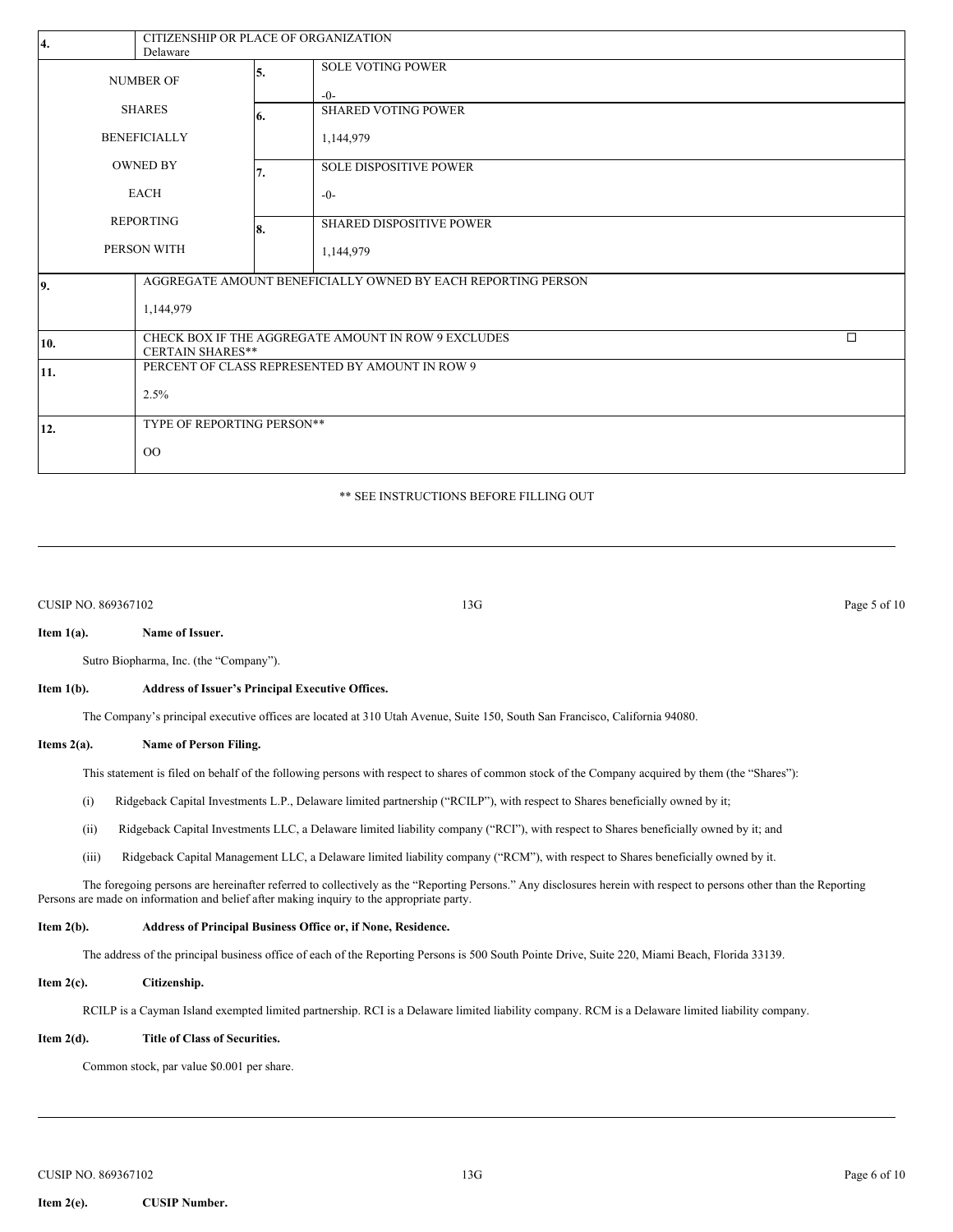## 869367102

**Item 3.**

If this statement is filed pursuant to Rules 13d-1(b) or 13d- 2(b) or (c), check whether the person filing is a:

- (a)  $\Box$  Broker or dealer registered under Section 15 of the Act,
- (b)  $\Box$  Bank as defined in Section 3(a)(6) of the Act,
- (c)  $\Box$  Insurance Company as defined in Section 3(a)(19) of the Act,
- (d) o Investment Company registered under Section 8 of the Investment Company Act of 1940,
- (e)  $\Box$  Investment Adviser in accordance with Rule 13d-1 (b)(1)(ii)(E),
- (f)  $\square$  Employee Benefit Plan or Endowment Fund in accordance with 13d-1 (b)(1)(ii)(F),
- (g)  $\Box$  Parent Holding Company or control person in accordance with Rule 13d-1 (b)(1)(ii)(G),
- (h)  $\Box$  Savings Association as defined in Section 3(b) of the Federal Deposit Insurance Act,
- (i)  $\square$  Church Plan that is excluded from the definition of an investment company under Section 3(c)(14) of the Investment Company Act of 1940,
- (j)  $\Box$  A non-U.S. institution in accordance with Rule 13d-1(b)(1)(ii)(J),
- (k)  $\square$  Group, in accordance with Rule 13d-1(b)(1)(ii)(K). If filing as a non-U.S. institution in accordance with Rule 13d-1(b)(1)(ii)(J), please specify the type of institution:

## **Item 4. Ownership.**

The percentages used herein are calculated based upon 44,992,978 shares of common stock outstanding, as reported in the Company's final prospectus dated December 8, 2020 and filed with the SEC on December 12, 2020. As of the close of business on December 31, 2020, the Reporting Persons beneficially owned shares of the Company's common stock in the amounts and percentages listed below:

#### CUSIP NO. 869367102 Page 7 of 10

## **A. Ridgeback Capital Investments L.P.**

- (a) Amount beneficially owned: 1,144,979
- (b) Percent of class: 2.5%
- (c) (i) Sole power to vote or direct the vote: -0-
	- (ii) Shared power to vote or direct the vote: 1,144,979
	- (iii) Sole power to dispose or direct the disposition: -0-
	- (iv) Shared power to dispose or direct the disposition: 1,144,979

## **B. Ridgeback Capital Investments LLC**

- (a) Amount beneficially owned: 1,144,979
- (b) Percent of class: 2.5%
- (c) (i) Sole power to vote or direct the vote: -0-
	- (ii) Shared power to vote or direct the vote: 1,144,979
	- (iii) Sole power to dispose or direct the disposition: -0-
	- (iv) Shared power to dispose or direct the disposition: 1,144,979

## **C. Ridgeback Capital Management LLC**

- (a) Amount beneficially owned: 1,144,979
- (b) Percent of class: 2.5%
- (c) (i) Sole power to vote or direct the vote: -0-
	- (ii) Shared power to vote or direct the vote: 1,144,979
	- (iii) Sole power to dispose or direct the disposition: -0-
	- (iv) Shared power to dispose or direct the disposition: 1,144,979

RCM and RCI do not own any Shares directly. RCI is the general partner of RCILP. Pursuant to an investment management agreement, RCM maintains investment and voting power with respect to the securities held or controlled by RCI. Wayne Holman, an individual, controls RCM. By reason of the provisions of Rule 13d-3 of the Securities Exchange Act of 1934, as amended, RCM and RCI may be deemed to own beneficially all of the Shares (constituting approximately 2.5% of the shares outstanding). Each of RCM and RCI disclaim beneficial ownership of any of the securities covered by this statement, except to the extent of any pecuniary interest therein.